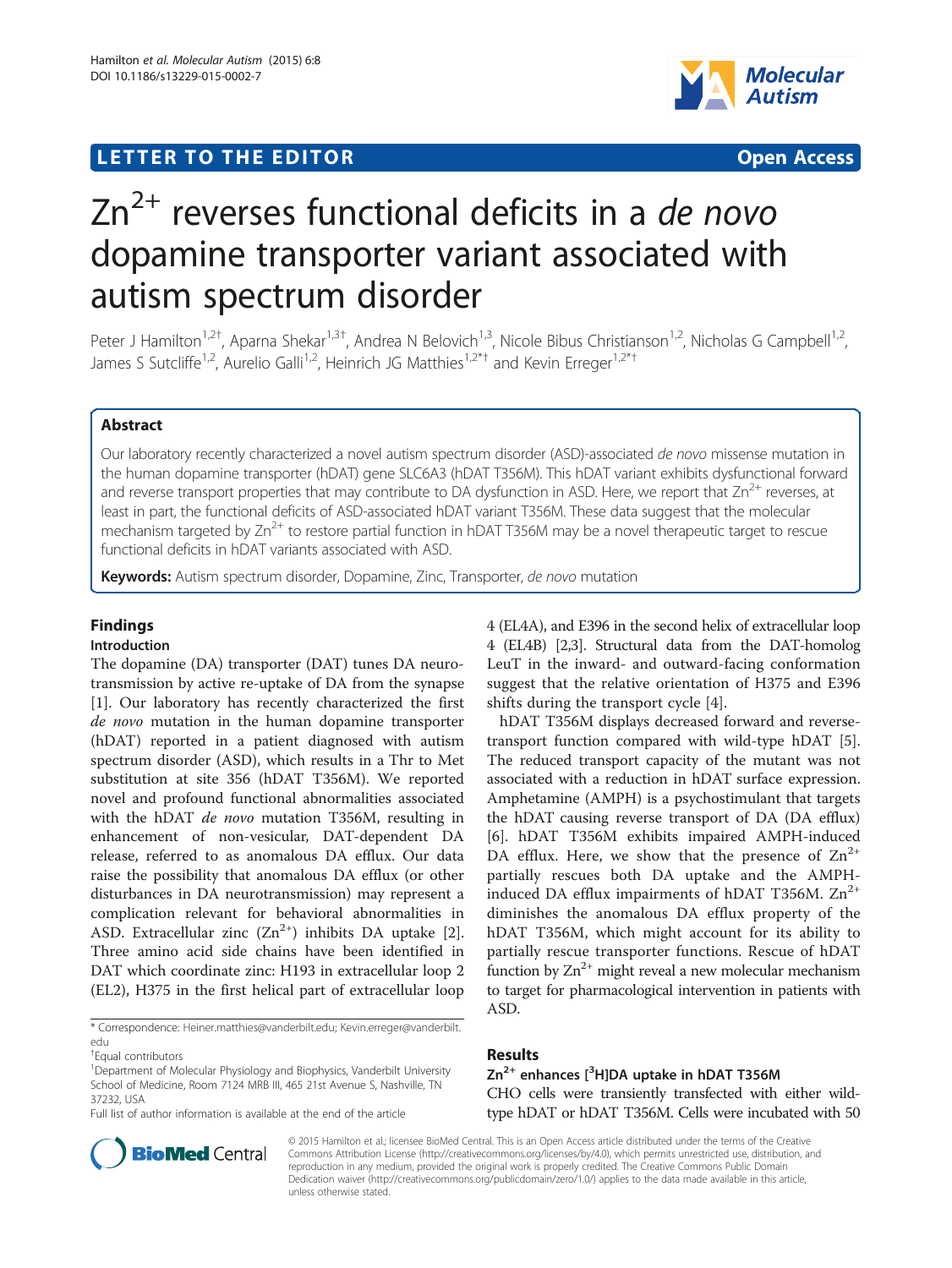<span id="page-1-0"></span>

nM [<sup>3</sup>H]DA at 37 °C for 5 min in the presence of varying concentrations of  $\text{Zn}^{2+}$ . Consistent with previous reports [[2,3](#page-2-0)],  $Zn^{2+}$  decreases the DA uptake rate for wild-type hDAT (Figure 1A, filled squares). In contrast, for hDAT T356M cells,  $Zn^{2+}$  increases DA uptake, partially reversing the functional deficit of this variant (Figure 1A, open circles).

# Zn<sup>2+</sup> enhances AMPH-induced DA efflux in hDAT T356M

To specifically measure reverse transport, DA was loaded into the cytoplasm of hDAT T356M cells by a whole-cell patch clamp pipette held in current-clamp mode. This configuration supplies intracellular DA directly to the cell independent of forward transport by hDAT and allows the cell to control its membrane voltage. The whole-cell patch pipette was filled with an internal solution containing 2 mM DA as described previously [[5](#page-2-0)]. DA efflux in response to 10 μM AMPH was measured by amperometry in the presence of 100  $\mu$ M Zn<sup>2+</sup> or vehicle control [[5](#page-2-0)]. Representative amperometric traces are shown in Figure 1B (top). The peak of DA efflux normalized to vehicle control is shown in Figure 1B (bottom).  $Zn^{2+}$  increases AMPH-induced DA efflux in hDAT T356M compared to vehicle control (Figure 1B), indicating an enhancement of reverse transport DA in the presence of  $\text{Zn}^{2+}$ . For comparison,  $Zn^{2+}$  partially rescues AMPH-induced DA efflux for hDAT T356M to a level of  $48\% \pm 12\%$  of wild-type hDAT AMPH-induced DA efflux [[5](#page-2-0)].

# $Zn^{2+}$  decreases baseline anomalous DA efflux in hDAT T356M

Using the whole-cell patch clamp technique coupled to amperometry, the effect of 100  $\mu$ M Zn<sup>2+</sup> on the baseline (anomalous) DA efflux of hDAT T356M was studied. The whole-cell patch pipette delivered intracellular DA into the cell in current-clamp mode. To determine the effect of  $Zn^{2+}$  on baseline DA efflux, the change in amperometric current was compared following the application of 100 μM  $Zn^{2+}$  or vehicle control. Baseline DA efflux decreased significantly in the presence of  $Zn^{2+}$  in comparison with that of vehicle, indicating that  $Zn^{2+}$  inhibits the constitutive DA efflux by hDAT T356M. Representative amperometric traces are shown in Figure 1C (top), and mean values are plotted in Figure 1C (bottom).

#### **Discussion**

Here, we explore the potential for  $Zn^{2+}$  in rescuing the biophysical abnormalities in the hDAT variant T356M, which we recently reported in Hamilton et al. [[5](#page-2-0)]. These functional deficits in hDAT T356M may contribute to the dysfunction in DA neurotransmission associated with ASD.  $Zn^{2+}$  was previously shown to partially restore DA uptake function in DAT mutant Y335A, which exhibits low uptake under basal conditions [[7](#page-2-0)]. Here, we demonstrate that  $Zn^{2+}$ reverses deficits in both forward and reverse transport in the T356M variant. Additionally,  $Zn^{2+}$  decreases baseline anomalous DA efflux of the hDAT T356M de novo mutation, possibly providing an explanation for the positive effects of  $\text{Zn}^{2+}$  on the uptake and efflux properties of this mutant transporter. This is a novel and intriguing finding in terms of ameliorating irregularities in DAT function in a de novo ASD-associated mutation.

T356 is located in transmembrane domain 7, and the hDAT  $Zn^{2+}$  binding site spans the spatial microenvironment between the transmembrane helices 7 and 8 and extracellular loop 2 (EL2) [\[8,9\]](#page-2-0). Binding of  $Zn^{2+}$  to DAT alters the conformational equilibrium between the inward- and outward-facing state of the